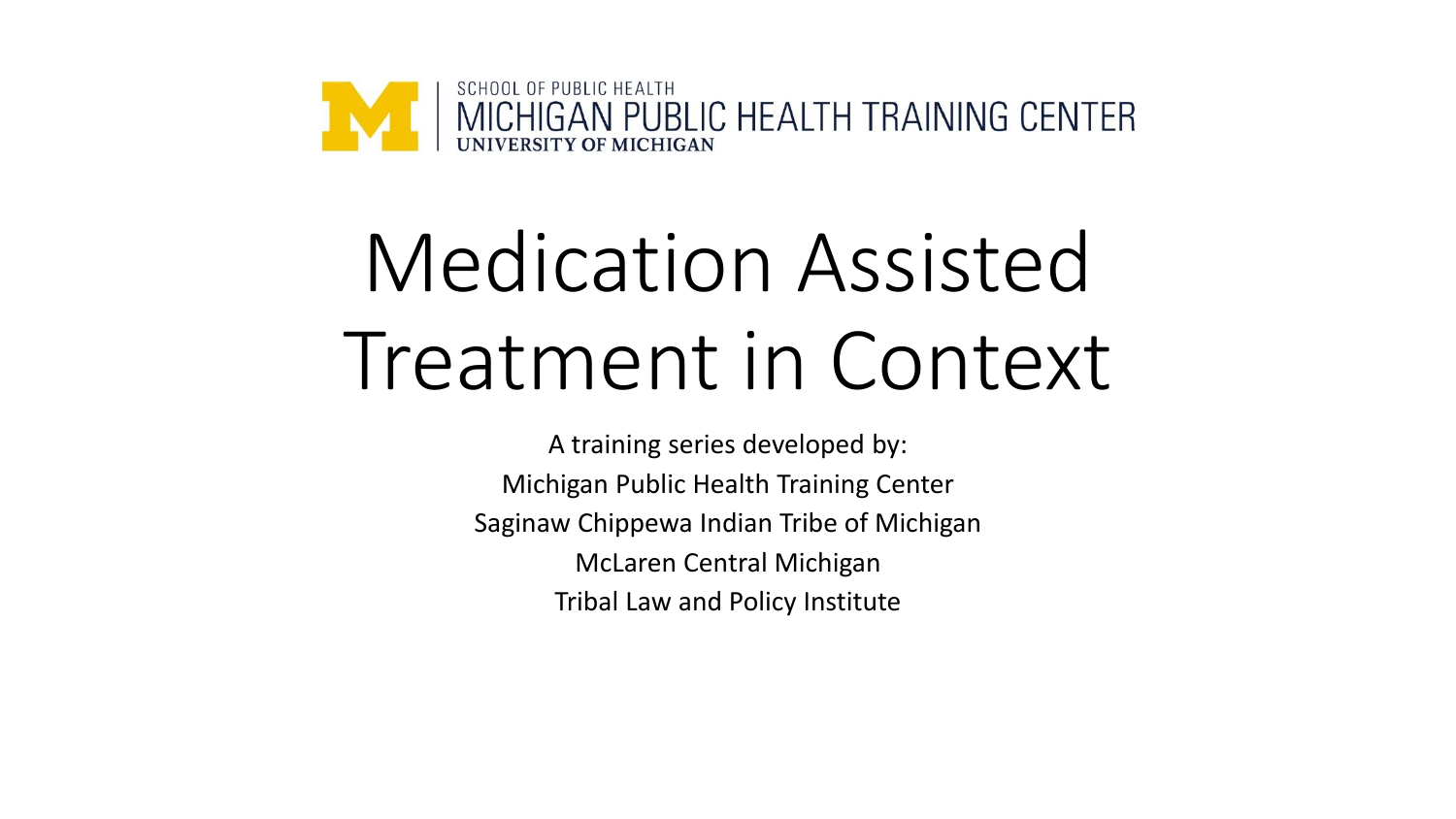## The Michigan PHTC serves to strengthen the public health workforce.

- Funded by the Health Resources & Services Administration
- Continuing education and applied learning
	- Field placements and collaborative projects
	- Training needs assessments that inform training
	- Training offered online and/or in-person
	- Focus on core competencies and emerging topics

*This information or content and conclusions are those of the author and should not be construed as the official position or policy of, nor should any endorsements be inferred by HRSA, HHS or the U.S. Government.*





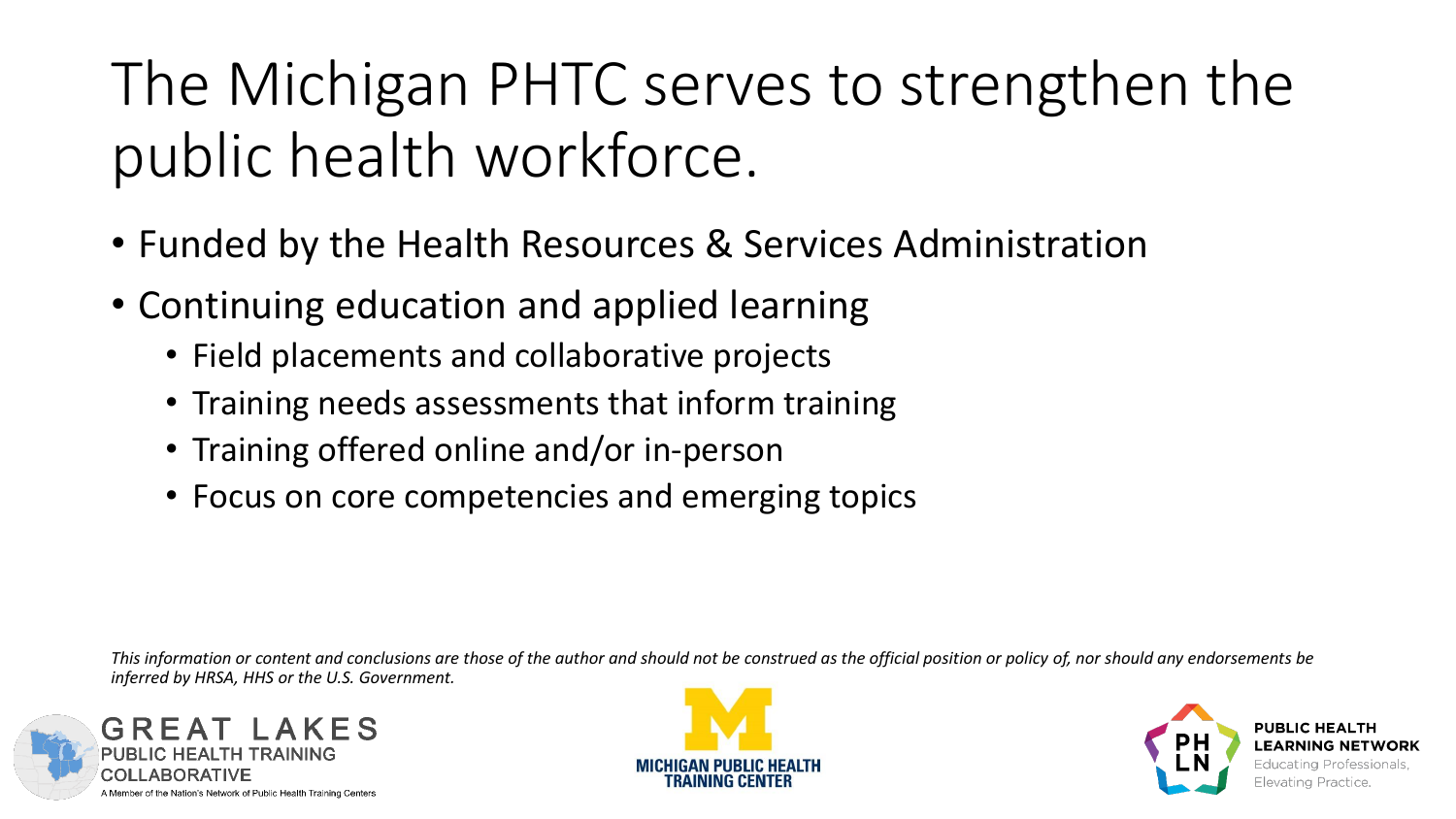## Why develop a training series on MAT?

- Request from the Saginaw Chippewa Tribal Court and Nimkee Clinic
	- Self-identified gap in approaches to addressing substance use disorder cases
	- Desire to explore Medication Assisted Treatment (MAT) as another option
- Brief literature review demonstrated relevance more broadly
	- Key national organizations supportive of exploring opportunities to implement MAT
	- Importance of provider attitudes and perceptions re: pain and substance use disorders
	- Need for integrated approaches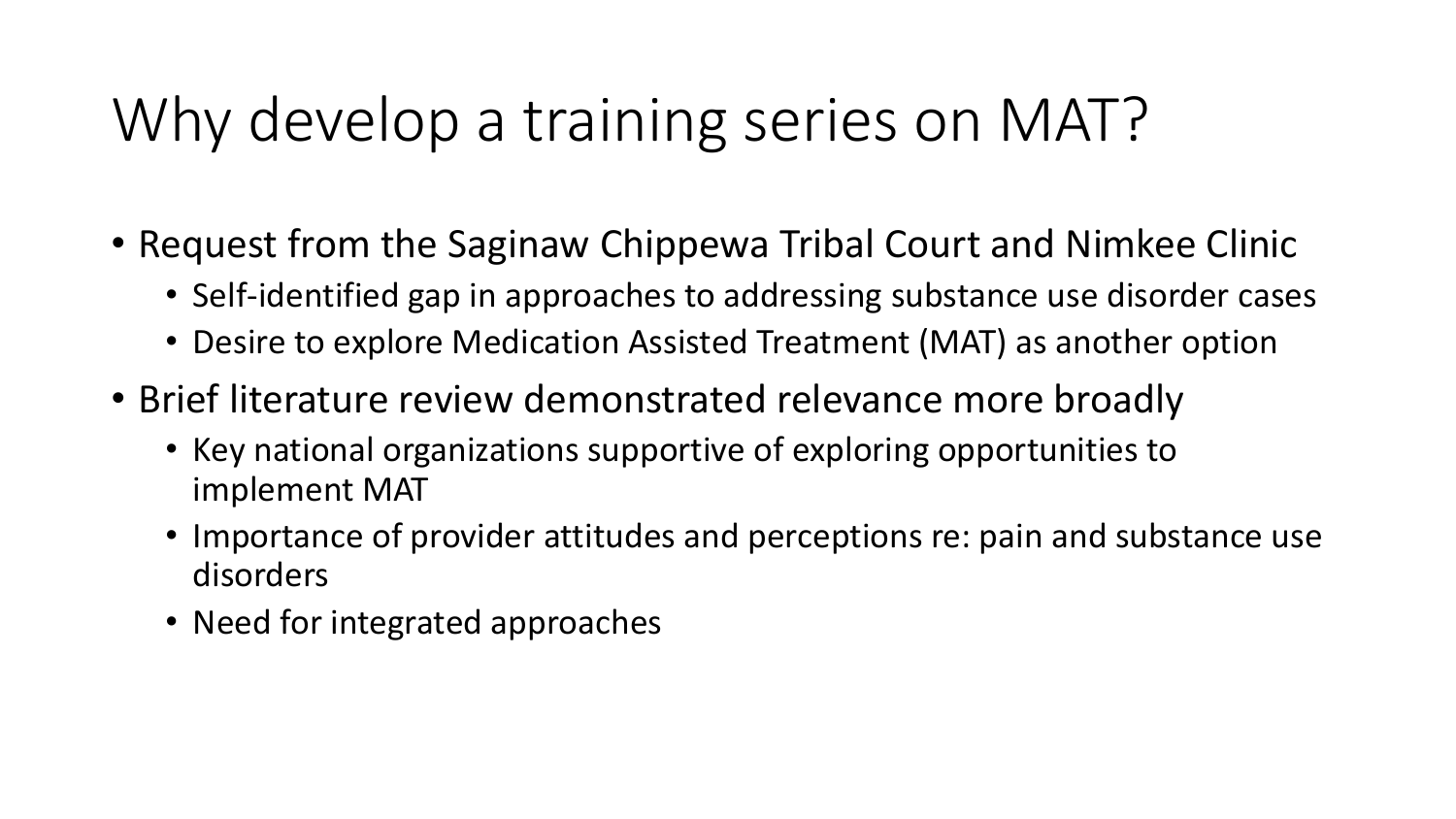## We used a collaborative planning process.

- Michigan PHTC
	- Phoebe Goldberg
	- Julie McCallum
	- Elizabeth Audette
- Saginaw Chippewa Indian Tribe of MI
	- Patrick Shannon Tribal Court
	- Carol Jackson Tribal Court
	- Cathy Matthews Tribal Court
	- Michael McCreery Tribal Court
	- Margaret Steslicki Nimkee Clinic
	- Karmen Fox Nimkee Clinic
	- Dave Garcia Behavioral Health
	- Stacie Stanton Behavioral Health
- Inter-Tribal Council of Michigan
	- Eva Petoskey
- Presenters
	- **Cara Poland**  Spectrum Health
	- **Kathleen Regan**  SCIT Behavioral Health
	- **John Hopper**  St. Joseph Mercy Health System
- Partners
	- McLaren Central Michigan
	- Tribal Law and Policy Institute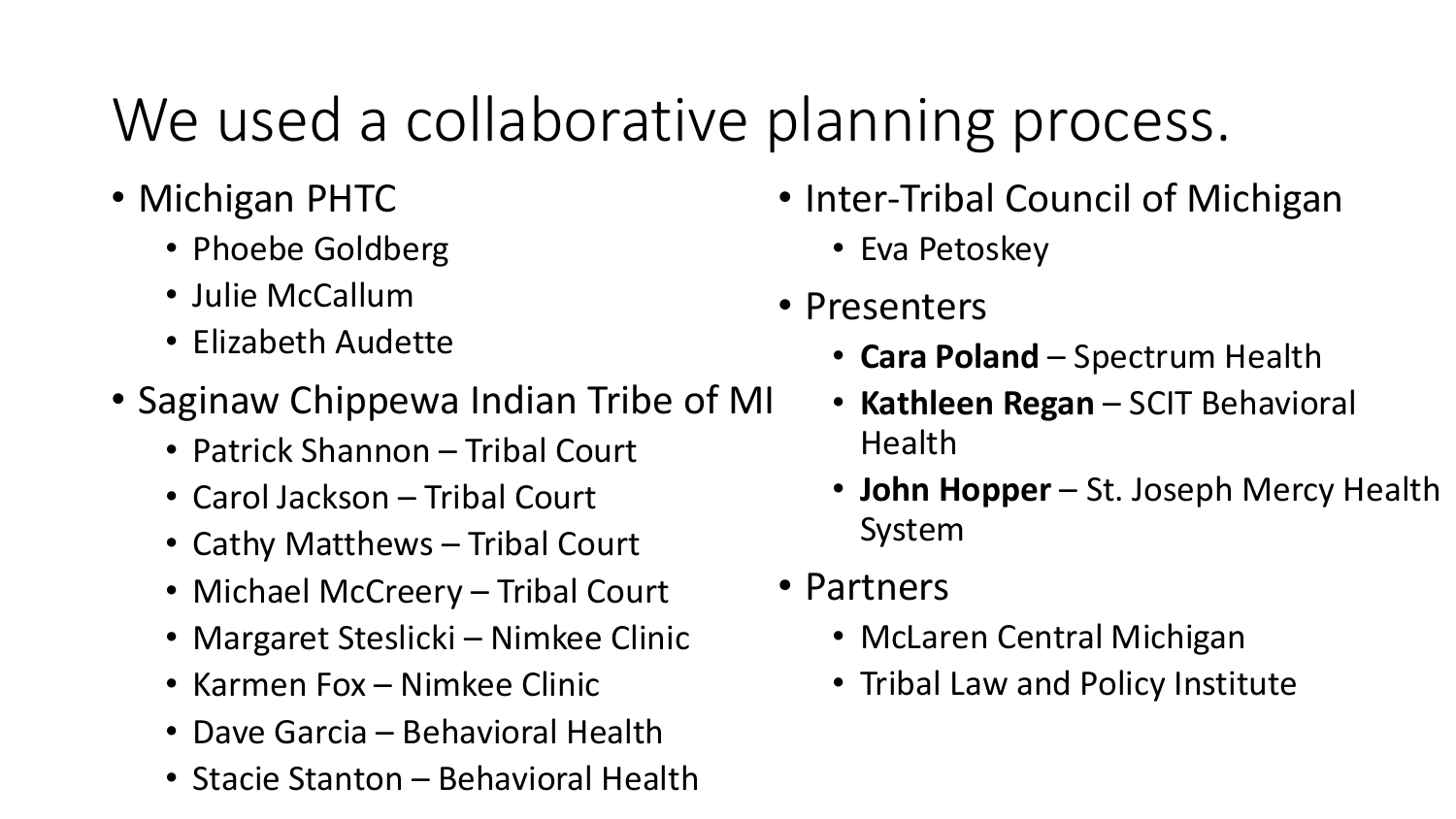### We provided a 3-part training series.

- Audience: Nimkee Clinic and other local health professionals onsite & national online audience of health professionals
- Format: three sessions, each offered in-person/online
- Content:
	- Medication Assisted Treatment: An Evidence-Based Treatment Option
	- Substance Use Disorders as a Public Health Issue
	- Holistic Treatment of Substance Use Disorders: MAT and Beyond
- [www.mitrainingcenter.org](http://www.mitrainingcenter.org/)